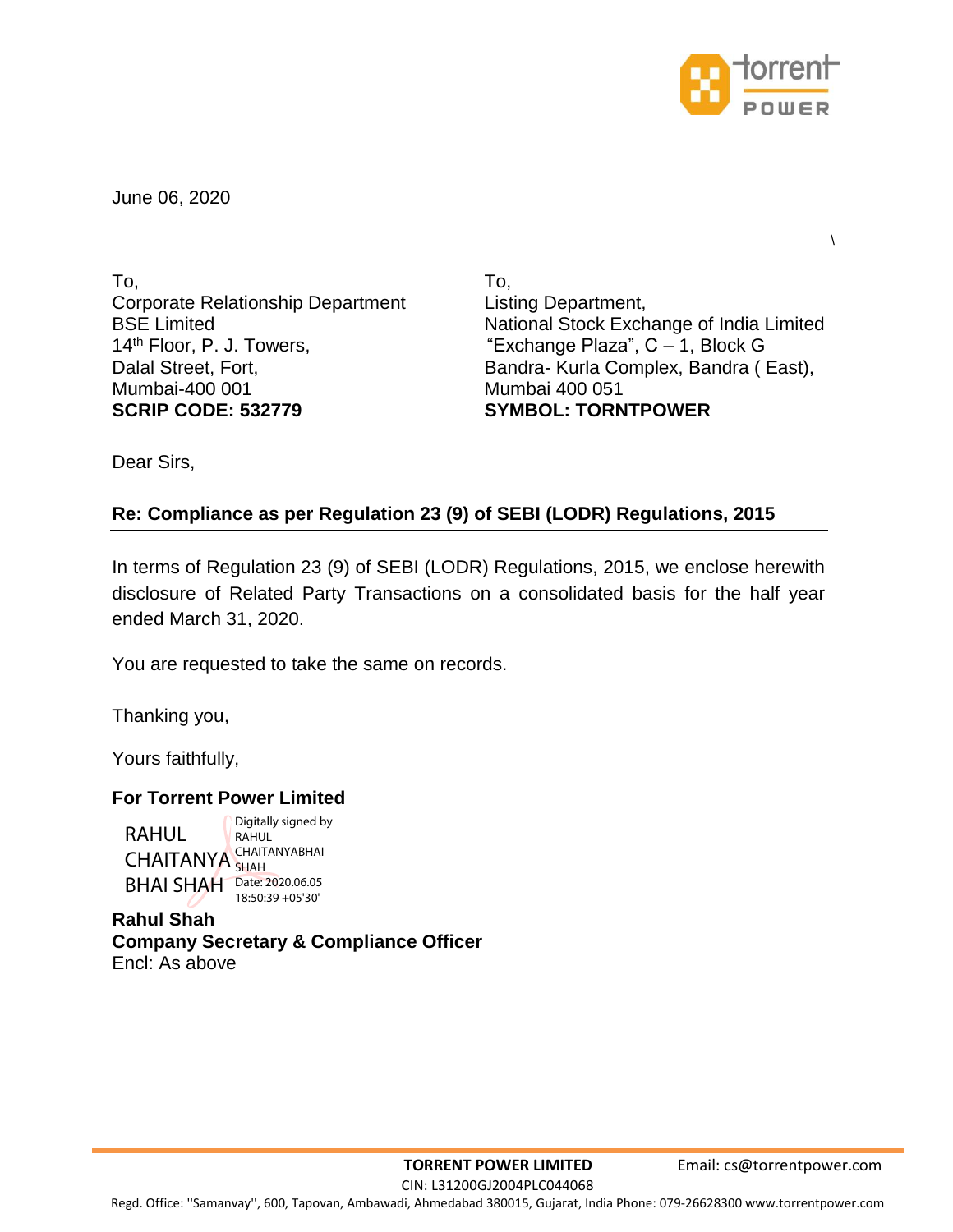#### **TORRENT POWER LIMITED**

**Consolidated disclosure of related party transactions and balances for the half year ended March 31, 2020.**

### **(a) Names of related parties and description of relationship:**

|   | <b>Parent Company</b>                   | Torrent Private Limited @                                                                     |
|---|-----------------------------------------|-----------------------------------------------------------------------------------------------|
|   |                                         |                                                                                               |
|   | <b>Associates</b>                       | Power Grid Corporation of India Limited, Wind Two Renergy Private Limited                     |
|   |                                         |                                                                                               |
| 3 | Employee benefits plans*                | TPL (Ahmedabad) Superannuation Fund, TPL (Surat) Superannuation Fund, TPG Superannuation Fund |
|   |                                         |                                                                                               |
| 4 | Key management personnel                | Samir Mehta                                                                                   |
|   |                                         | Jinal Mehta                                                                                   |
|   |                                         |                                                                                               |
|   | <b>Non-executive directors</b>          | Sudhir Mehta                                                                                  |
|   |                                         | Pankaj Patel                                                                                  |
|   |                                         | Samir Barua                                                                                   |
| 5 |                                         | Keki Mistry                                                                                   |
|   |                                         | Bhavna Doshi                                                                                  |
|   |                                         | Dharmishta Raval                                                                              |
|   |                                         | Pankaj Joshi (upto December 17, 2019)                                                         |
|   |                                         | Sunaina Tomar (w.e.f. February 13, 2020)                                                      |
|   |                                         |                                                                                               |
| 6 | Relatives of key management Varun Mehta |                                                                                               |

| Relatives of key management   Varun Mehta                         |   |                                                                                                                                |          |   |   |          |  |  |
|-------------------------------------------------------------------|---|--------------------------------------------------------------------------------------------------------------------------------|----------|---|---|----------|--|--|
| personnel*                                                        |   |                                                                                                                                |          |   |   |          |  |  |
| Other entities where the                                          |   | Tornascent Care Institute, UNM Foundation, Torrent Pharmaceuticals Limited, Torrent Power Services Private Limited, Mahesh Gas |          |   |   |          |  |  |
| company has 50% voting right Limited, Torrent Gas Private Limited |   |                                                                                                                                |          |   |   |          |  |  |
| / enterprises controlled by the                                   |   |                                                                                                                                |          |   |   |          |  |  |
| <b>Parent Company*</b>                                            |   |                                                                                                                                |          |   |   |          |  |  |
|                                                                   | . | $\cdots$                                                                                                                       | $\cdots$ | . | . | $\cdots$ |  |  |

\* where transactions have taken place during the half year 31st March, 2020 or where balances are outstanding at the half year end 31st March, 2020

@Torrent Private Limited changed to Torrent Investments Private Limited w.e.f April 15, 2020.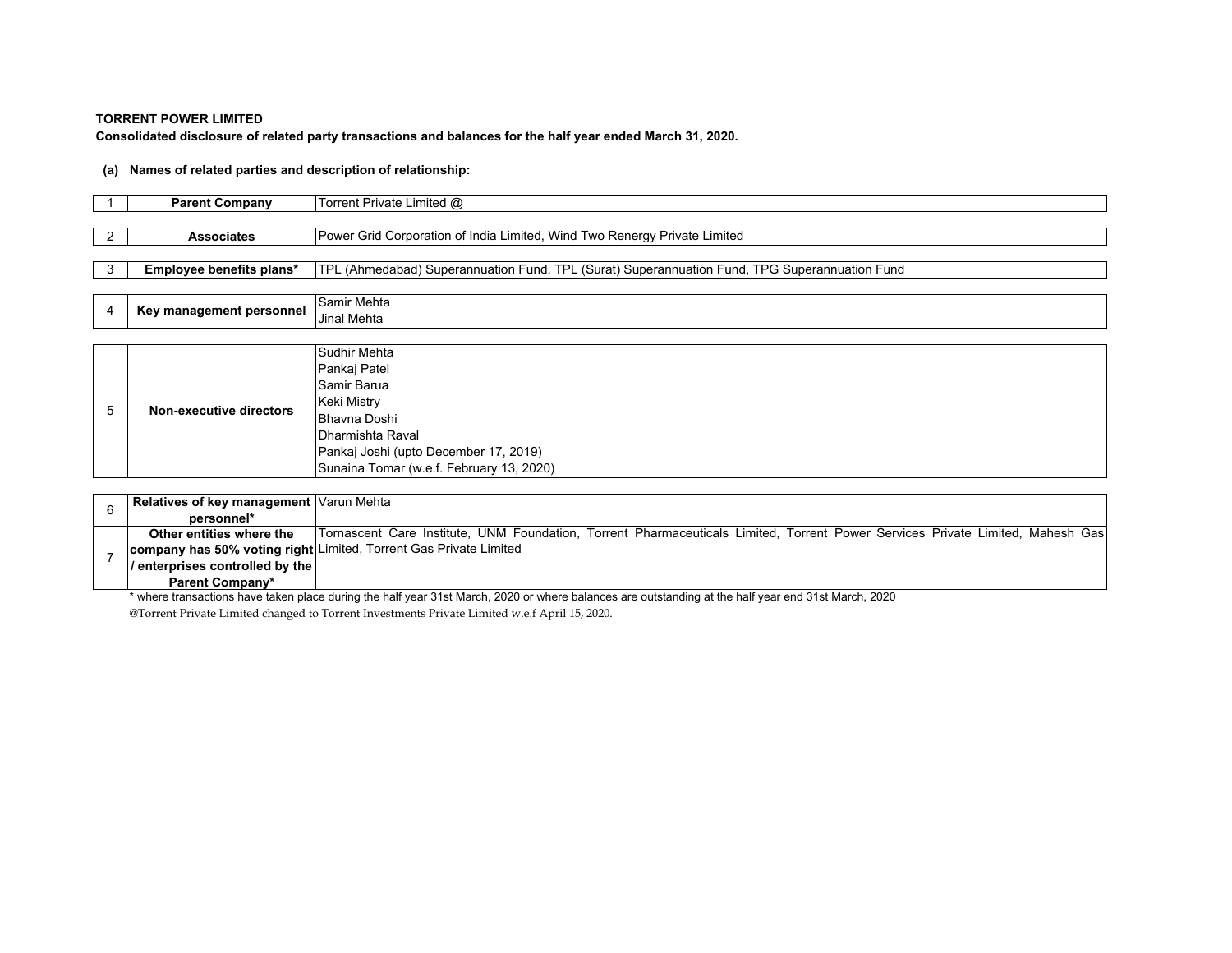| Consolidated disclosure of related party transactions and balances for the half year ended March 31, 2020.<br>Parent Company /<br>enterprises controlled by<br>the Parent Company /<br>Relatives of key<br>Key management<br>management personnel /<br>personnel / non-executive<br><b>Associates</b><br><b>Employee benefits plans</b><br>Total<br>enterprises controlled by<br>directors<br>relatives of key<br>management personnel /<br>entity where the company<br>has 50% voting right<br>Half year ended<br>Half year ended<br>Half year ended<br>Half year ended<br>Half year ended<br>31.03.20<br>31.03.20<br>31.03.20<br>31.03.20<br>31.03.20<br><b>Nature of transactions</b><br>Sale of cables<br>0.06<br>0.06<br><b>Torrent Pharmaceuticals Ltd.</b><br>Tornascent Care Institute<br>0.06<br>0.06<br>Sale of electricity<br>4.26<br>4.37<br>0.11<br>Torrent Pharmaceuticals Ltd.<br>4.25<br>4.25<br>$\sim$<br>$\sim$<br>Executive and non-executive directors<br>0.11<br>0.11<br><b>UNM Foundation</b><br>0.01<br>0.01<br>$\mathbf{r}$<br>Interest income<br>6.09<br>6.09<br>$\blacksquare$<br>Wind Two Renergy Private Ltd.<br>6.09<br>6.09<br>Dividend paid<br>300.01<br>1.40<br>298.61<br>$\blacksquare$<br>$\blacksquare$<br>Torrent Private Ltd.<br>298.61<br>298.61<br>Power Grid Corporation of India Ltd.<br>1.40<br>1.40<br>Services provided (rent income including tax)<br>0.19<br>0.19<br>$\sim$<br>$\blacksquare$<br>$\blacksquare$<br><b>UNM Foundation</b><br><b>Tornascent Care Institute</b><br>$\blacksquare$<br>۰<br>Torrent Power Services Private Ltd.<br>Torrent Gas Private Ltd.<br>0.19<br>0.19<br>Services received / remuneration paid<br>0.98<br>0.38<br>0.60<br>Power Grid Corporation of India Ltd.<br>0.38<br>0.38<br>Varun Mehta<br>0.60<br>0.60<br>19.39<br>19.39<br><b>Transmission income</b><br>$\overline{\phantom{a}}$<br>$\sim$<br>19.39<br>19.39<br>Power Grid Corporation of India Ltd.<br>Shared expenditure charged to<br>0.14<br>0.14<br>$\sim$<br>Wind Two Renergy Private Ltd.<br>0.14<br>0.14<br>Transfer of gratuity / leave liability to / (from)<br>0.29<br>0.29<br>$\overline{\phantom{0}}$<br>$\blacksquare$<br>$\blacksquare$<br>Torrent Pharmaceuticals Ltd.<br>(0.20)<br>(0.20)<br>Tornascent Care Institute<br>0.07<br>0.07<br>Mahesh Gas Ltd.<br>0.01<br>Torrent Gas Private Ltd.<br>0.41 | <b>TORRENT POWER LIMITED</b>   |  |  |              |  |
|----------------------------------------------------------------------------------------------------------------------------------------------------------------------------------------------------------------------------------------------------------------------------------------------------------------------------------------------------------------------------------------------------------------------------------------------------------------------------------------------------------------------------------------------------------------------------------------------------------------------------------------------------------------------------------------------------------------------------------------------------------------------------------------------------------------------------------------------------------------------------------------------------------------------------------------------------------------------------------------------------------------------------------------------------------------------------------------------------------------------------------------------------------------------------------------------------------------------------------------------------------------------------------------------------------------------------------------------------------------------------------------------------------------------------------------------------------------------------------------------------------------------------------------------------------------------------------------------------------------------------------------------------------------------------------------------------------------------------------------------------------------------------------------------------------------------------------------------------------------------------------------------------------------------------------------------------------------------------------------------------------------------------------------------------------------------------------------------------------------------------------------------------------------------------------------------------------------------------------------------------------------------------------------------------------------------------------------------------------------|--------------------------------|--|--|--------------|--|
|                                                                                                                                                                                                                                                                                                                                                                                                                                                                                                                                                                                                                                                                                                                                                                                                                                                                                                                                                                                                                                                                                                                                                                                                                                                                                                                                                                                                                                                                                                                                                                                                                                                                                                                                                                                                                                                                                                                                                                                                                                                                                                                                                                                                                                                                                                                                                                |                                |  |  |              |  |
|                                                                                                                                                                                                                                                                                                                                                                                                                                                                                                                                                                                                                                                                                                                                                                                                                                                                                                                                                                                                                                                                                                                                                                                                                                                                                                                                                                                                                                                                                                                                                                                                                                                                                                                                                                                                                                                                                                                                                                                                                                                                                                                                                                                                                                                                                                                                                                | (b) Related party transactions |  |  | (₹ in Crore) |  |
|                                                                                                                                                                                                                                                                                                                                                                                                                                                                                                                                                                                                                                                                                                                                                                                                                                                                                                                                                                                                                                                                                                                                                                                                                                                                                                                                                                                                                                                                                                                                                                                                                                                                                                                                                                                                                                                                                                                                                                                                                                                                                                                                                                                                                                                                                                                                                                |                                |  |  |              |  |
|                                                                                                                                                                                                                                                                                                                                                                                                                                                                                                                                                                                                                                                                                                                                                                                                                                                                                                                                                                                                                                                                                                                                                                                                                                                                                                                                                                                                                                                                                                                                                                                                                                                                                                                                                                                                                                                                                                                                                                                                                                                                                                                                                                                                                                                                                                                                                                |                                |  |  |              |  |
|                                                                                                                                                                                                                                                                                                                                                                                                                                                                                                                                                                                                                                                                                                                                                                                                                                                                                                                                                                                                                                                                                                                                                                                                                                                                                                                                                                                                                                                                                                                                                                                                                                                                                                                                                                                                                                                                                                                                                                                                                                                                                                                                                                                                                                                                                                                                                                |                                |  |  |              |  |
|                                                                                                                                                                                                                                                                                                                                                                                                                                                                                                                                                                                                                                                                                                                                                                                                                                                                                                                                                                                                                                                                                                                                                                                                                                                                                                                                                                                                                                                                                                                                                                                                                                                                                                                                                                                                                                                                                                                                                                                                                                                                                                                                                                                                                                                                                                                                                                |                                |  |  |              |  |
|                                                                                                                                                                                                                                                                                                                                                                                                                                                                                                                                                                                                                                                                                                                                                                                                                                                                                                                                                                                                                                                                                                                                                                                                                                                                                                                                                                                                                                                                                                                                                                                                                                                                                                                                                                                                                                                                                                                                                                                                                                                                                                                                                                                                                                                                                                                                                                |                                |  |  |              |  |
|                                                                                                                                                                                                                                                                                                                                                                                                                                                                                                                                                                                                                                                                                                                                                                                                                                                                                                                                                                                                                                                                                                                                                                                                                                                                                                                                                                                                                                                                                                                                                                                                                                                                                                                                                                                                                                                                                                                                                                                                                                                                                                                                                                                                                                                                                                                                                                |                                |  |  |              |  |
|                                                                                                                                                                                                                                                                                                                                                                                                                                                                                                                                                                                                                                                                                                                                                                                                                                                                                                                                                                                                                                                                                                                                                                                                                                                                                                                                                                                                                                                                                                                                                                                                                                                                                                                                                                                                                                                                                                                                                                                                                                                                                                                                                                                                                                                                                                                                                                |                                |  |  |              |  |
|                                                                                                                                                                                                                                                                                                                                                                                                                                                                                                                                                                                                                                                                                                                                                                                                                                                                                                                                                                                                                                                                                                                                                                                                                                                                                                                                                                                                                                                                                                                                                                                                                                                                                                                                                                                                                                                                                                                                                                                                                                                                                                                                                                                                                                                                                                                                                                |                                |  |  |              |  |
|                                                                                                                                                                                                                                                                                                                                                                                                                                                                                                                                                                                                                                                                                                                                                                                                                                                                                                                                                                                                                                                                                                                                                                                                                                                                                                                                                                                                                                                                                                                                                                                                                                                                                                                                                                                                                                                                                                                                                                                                                                                                                                                                                                                                                                                                                                                                                                |                                |  |  |              |  |
|                                                                                                                                                                                                                                                                                                                                                                                                                                                                                                                                                                                                                                                                                                                                                                                                                                                                                                                                                                                                                                                                                                                                                                                                                                                                                                                                                                                                                                                                                                                                                                                                                                                                                                                                                                                                                                                                                                                                                                                                                                                                                                                                                                                                                                                                                                                                                                |                                |  |  |              |  |
|                                                                                                                                                                                                                                                                                                                                                                                                                                                                                                                                                                                                                                                                                                                                                                                                                                                                                                                                                                                                                                                                                                                                                                                                                                                                                                                                                                                                                                                                                                                                                                                                                                                                                                                                                                                                                                                                                                                                                                                                                                                                                                                                                                                                                                                                                                                                                                |                                |  |  |              |  |
|                                                                                                                                                                                                                                                                                                                                                                                                                                                                                                                                                                                                                                                                                                                                                                                                                                                                                                                                                                                                                                                                                                                                                                                                                                                                                                                                                                                                                                                                                                                                                                                                                                                                                                                                                                                                                                                                                                                                                                                                                                                                                                                                                                                                                                                                                                                                                                |                                |  |  |              |  |
|                                                                                                                                                                                                                                                                                                                                                                                                                                                                                                                                                                                                                                                                                                                                                                                                                                                                                                                                                                                                                                                                                                                                                                                                                                                                                                                                                                                                                                                                                                                                                                                                                                                                                                                                                                                                                                                                                                                                                                                                                                                                                                                                                                                                                                                                                                                                                                |                                |  |  |              |  |
|                                                                                                                                                                                                                                                                                                                                                                                                                                                                                                                                                                                                                                                                                                                                                                                                                                                                                                                                                                                                                                                                                                                                                                                                                                                                                                                                                                                                                                                                                                                                                                                                                                                                                                                                                                                                                                                                                                                                                                                                                                                                                                                                                                                                                                                                                                                                                                |                                |  |  |              |  |
|                                                                                                                                                                                                                                                                                                                                                                                                                                                                                                                                                                                                                                                                                                                                                                                                                                                                                                                                                                                                                                                                                                                                                                                                                                                                                                                                                                                                                                                                                                                                                                                                                                                                                                                                                                                                                                                                                                                                                                                                                                                                                                                                                                                                                                                                                                                                                                |                                |  |  |              |  |
|                                                                                                                                                                                                                                                                                                                                                                                                                                                                                                                                                                                                                                                                                                                                                                                                                                                                                                                                                                                                                                                                                                                                                                                                                                                                                                                                                                                                                                                                                                                                                                                                                                                                                                                                                                                                                                                                                                                                                                                                                                                                                                                                                                                                                                                                                                                                                                |                                |  |  |              |  |
|                                                                                                                                                                                                                                                                                                                                                                                                                                                                                                                                                                                                                                                                                                                                                                                                                                                                                                                                                                                                                                                                                                                                                                                                                                                                                                                                                                                                                                                                                                                                                                                                                                                                                                                                                                                                                                                                                                                                                                                                                                                                                                                                                                                                                                                                                                                                                                |                                |  |  |              |  |
|                                                                                                                                                                                                                                                                                                                                                                                                                                                                                                                                                                                                                                                                                                                                                                                                                                                                                                                                                                                                                                                                                                                                                                                                                                                                                                                                                                                                                                                                                                                                                                                                                                                                                                                                                                                                                                                                                                                                                                                                                                                                                                                                                                                                                                                                                                                                                                |                                |  |  |              |  |
|                                                                                                                                                                                                                                                                                                                                                                                                                                                                                                                                                                                                                                                                                                                                                                                                                                                                                                                                                                                                                                                                                                                                                                                                                                                                                                                                                                                                                                                                                                                                                                                                                                                                                                                                                                                                                                                                                                                                                                                                                                                                                                                                                                                                                                                                                                                                                                |                                |  |  |              |  |
|                                                                                                                                                                                                                                                                                                                                                                                                                                                                                                                                                                                                                                                                                                                                                                                                                                                                                                                                                                                                                                                                                                                                                                                                                                                                                                                                                                                                                                                                                                                                                                                                                                                                                                                                                                                                                                                                                                                                                                                                                                                                                                                                                                                                                                                                                                                                                                |                                |  |  |              |  |
|                                                                                                                                                                                                                                                                                                                                                                                                                                                                                                                                                                                                                                                                                                                                                                                                                                                                                                                                                                                                                                                                                                                                                                                                                                                                                                                                                                                                                                                                                                                                                                                                                                                                                                                                                                                                                                                                                                                                                                                                                                                                                                                                                                                                                                                                                                                                                                |                                |  |  |              |  |
|                                                                                                                                                                                                                                                                                                                                                                                                                                                                                                                                                                                                                                                                                                                                                                                                                                                                                                                                                                                                                                                                                                                                                                                                                                                                                                                                                                                                                                                                                                                                                                                                                                                                                                                                                                                                                                                                                                                                                                                                                                                                                                                                                                                                                                                                                                                                                                |                                |  |  |              |  |
|                                                                                                                                                                                                                                                                                                                                                                                                                                                                                                                                                                                                                                                                                                                                                                                                                                                                                                                                                                                                                                                                                                                                                                                                                                                                                                                                                                                                                                                                                                                                                                                                                                                                                                                                                                                                                                                                                                                                                                                                                                                                                                                                                                                                                                                                                                                                                                |                                |  |  |              |  |
|                                                                                                                                                                                                                                                                                                                                                                                                                                                                                                                                                                                                                                                                                                                                                                                                                                                                                                                                                                                                                                                                                                                                                                                                                                                                                                                                                                                                                                                                                                                                                                                                                                                                                                                                                                                                                                                                                                                                                                                                                                                                                                                                                                                                                                                                                                                                                                |                                |  |  |              |  |
|                                                                                                                                                                                                                                                                                                                                                                                                                                                                                                                                                                                                                                                                                                                                                                                                                                                                                                                                                                                                                                                                                                                                                                                                                                                                                                                                                                                                                                                                                                                                                                                                                                                                                                                                                                                                                                                                                                                                                                                                                                                                                                                                                                                                                                                                                                                                                                |                                |  |  |              |  |
|                                                                                                                                                                                                                                                                                                                                                                                                                                                                                                                                                                                                                                                                                                                                                                                                                                                                                                                                                                                                                                                                                                                                                                                                                                                                                                                                                                                                                                                                                                                                                                                                                                                                                                                                                                                                                                                                                                                                                                                                                                                                                                                                                                                                                                                                                                                                                                |                                |  |  |              |  |
|                                                                                                                                                                                                                                                                                                                                                                                                                                                                                                                                                                                                                                                                                                                                                                                                                                                                                                                                                                                                                                                                                                                                                                                                                                                                                                                                                                                                                                                                                                                                                                                                                                                                                                                                                                                                                                                                                                                                                                                                                                                                                                                                                                                                                                                                                                                                                                |                                |  |  |              |  |
|                                                                                                                                                                                                                                                                                                                                                                                                                                                                                                                                                                                                                                                                                                                                                                                                                                                                                                                                                                                                                                                                                                                                                                                                                                                                                                                                                                                                                                                                                                                                                                                                                                                                                                                                                                                                                                                                                                                                                                                                                                                                                                                                                                                                                                                                                                                                                                |                                |  |  |              |  |
|                                                                                                                                                                                                                                                                                                                                                                                                                                                                                                                                                                                                                                                                                                                                                                                                                                                                                                                                                                                                                                                                                                                                                                                                                                                                                                                                                                                                                                                                                                                                                                                                                                                                                                                                                                                                                                                                                                                                                                                                                                                                                                                                                                                                                                                                                                                                                                |                                |  |  |              |  |
|                                                                                                                                                                                                                                                                                                                                                                                                                                                                                                                                                                                                                                                                                                                                                                                                                                                                                                                                                                                                                                                                                                                                                                                                                                                                                                                                                                                                                                                                                                                                                                                                                                                                                                                                                                                                                                                                                                                                                                                                                                                                                                                                                                                                                                                                                                                                                                |                                |  |  |              |  |
|                                                                                                                                                                                                                                                                                                                                                                                                                                                                                                                                                                                                                                                                                                                                                                                                                                                                                                                                                                                                                                                                                                                                                                                                                                                                                                                                                                                                                                                                                                                                                                                                                                                                                                                                                                                                                                                                                                                                                                                                                                                                                                                                                                                                                                                                                                                                                                |                                |  |  | 0.01         |  |
|                                                                                                                                                                                                                                                                                                                                                                                                                                                                                                                                                                                                                                                                                                                                                                                                                                                                                                                                                                                                                                                                                                                                                                                                                                                                                                                                                                                                                                                                                                                                                                                                                                                                                                                                                                                                                                                                                                                                                                                                                                                                                                                                                                                                                                                                                                                                                                |                                |  |  | 0.41         |  |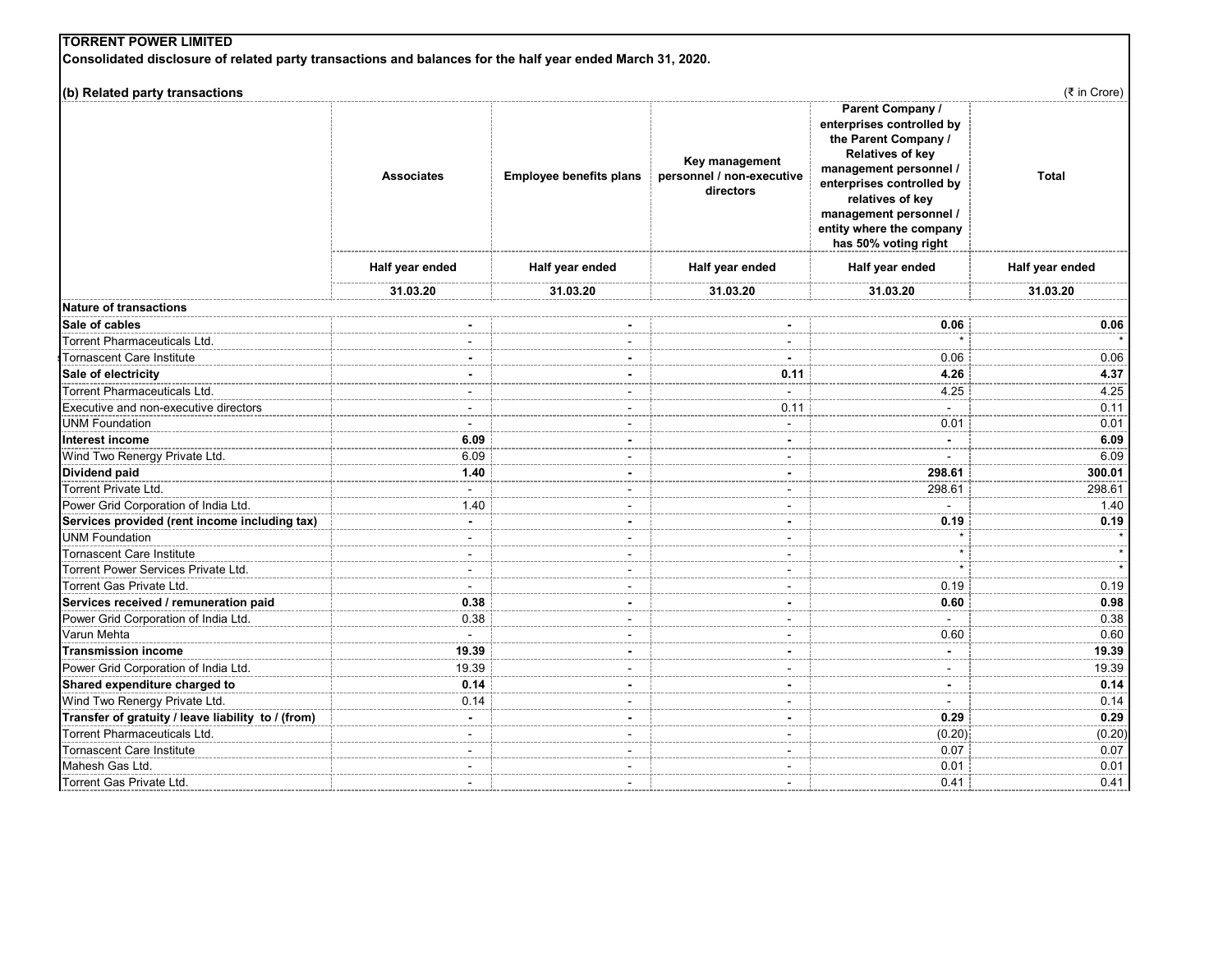| (b) Related party transactions                     |                   |                                |                                                          |                                                                                                                                                                                                                                                           | (₹ in Crore)    |
|----------------------------------------------------|-------------------|--------------------------------|----------------------------------------------------------|-----------------------------------------------------------------------------------------------------------------------------------------------------------------------------------------------------------------------------------------------------------|-----------------|
|                                                    | <b>Associates</b> | <b>Employee benefits plans</b> | Key management<br>personnel / non-executive<br>directors | Parent Company /<br>enterprises controlled by<br>the Parent Company /<br><b>Relatives of key</b><br>management personnel /<br>enterprises controlled by<br>relatives of key<br>management personnel /<br>entity where the company<br>has 50% voting right | <b>Total</b>    |
|                                                    | Half year ended   | Half year ended                | Half year ended                                          | Half year ended                                                                                                                                                                                                                                           | Half year ended |
|                                                    | 31.03.20          | 31.03.20                       | 31.03.20                                                 | 31.03.20                                                                                                                                                                                                                                                  | 31.03.20        |
| Managerial remuneration@                           |                   |                                | 16.73                                                    |                                                                                                                                                                                                                                                           | 16.73           |
| Samir Mehta                                        |                   |                                | 10.00                                                    |                                                                                                                                                                                                                                                           | 10.00           |
| Jinal Mehta                                        |                   |                                | 6.73                                                     |                                                                                                                                                                                                                                                           | 6.73            |
| Commission to non-executive directors <sup>^</sup> |                   |                                | 6.26                                                     |                                                                                                                                                                                                                                                           | 6.26            |
| Sudhir Mehta                                       |                   |                                | 5.00                                                     |                                                                                                                                                                                                                                                           | 5.00            |
| Samir Barua                                        |                   |                                | 0.30                                                     |                                                                                                                                                                                                                                                           | 0.30            |
| Keki Mistry                                        |                   |                                | 0.18                                                     |                                                                                                                                                                                                                                                           | 0.18            |
| Pankaj Patel                                       |                   |                                | 0.17                                                     |                                                                                                                                                                                                                                                           | 0.17            |
| <b>Bhavna Doshi</b>                                |                   |                                | 0.29                                                     |                                                                                                                                                                                                                                                           | 0.29            |
| Pankaj Joshi#                                      |                   |                                | 0.09                                                     |                                                                                                                                                                                                                                                           | 0.09            |
| Dharmishta Raval                                   |                   |                                | 0.23                                                     |                                                                                                                                                                                                                                                           | 0.23            |
| Sitting Fees to non-executive directors^           |                   |                                | 0.29                                                     |                                                                                                                                                                                                                                                           | 0.29            |
| Samir Barua                                        |                   |                                | 0.08                                                     |                                                                                                                                                                                                                                                           | 0.08            |
| <b>Keki Mistry</b>                                 |                   |                                | 0.05                                                     |                                                                                                                                                                                                                                                           | 0.05            |
| Pankaj Patel                                       |                   |                                | 0.04                                                     |                                                                                                                                                                                                                                                           | 0.04            |
| <b>Bhavna Doshi</b>                                |                   |                                | 0.07                                                     |                                                                                                                                                                                                                                                           | 0.07            |
| Dharmishta Raval                                   |                   |                                | 0.04                                                     |                                                                                                                                                                                                                                                           | 0.04            |
| Pankaj Joshi#                                      |                   |                                | 0.01                                                     |                                                                                                                                                                                                                                                           | 0.01            |
| <b>Other Donation</b>                              |                   |                                |                                                          | 6.00                                                                                                                                                                                                                                                      | 6.00            |
| <b>UNM Foundation</b>                              |                   |                                |                                                          | 6.00                                                                                                                                                                                                                                                      | 6.00            |
| <b>Contribution towards CSR</b>                    |                   |                                |                                                          | 10.17                                                                                                                                                                                                                                                     | 10.17           |
| <b>Tornascent Care Institute</b>                   |                   |                                |                                                          | 9.10                                                                                                                                                                                                                                                      | 9.10            |
| <b>UNM Foundation</b>                              |                   |                                |                                                          | 1.07                                                                                                                                                                                                                                                      | 1.07            |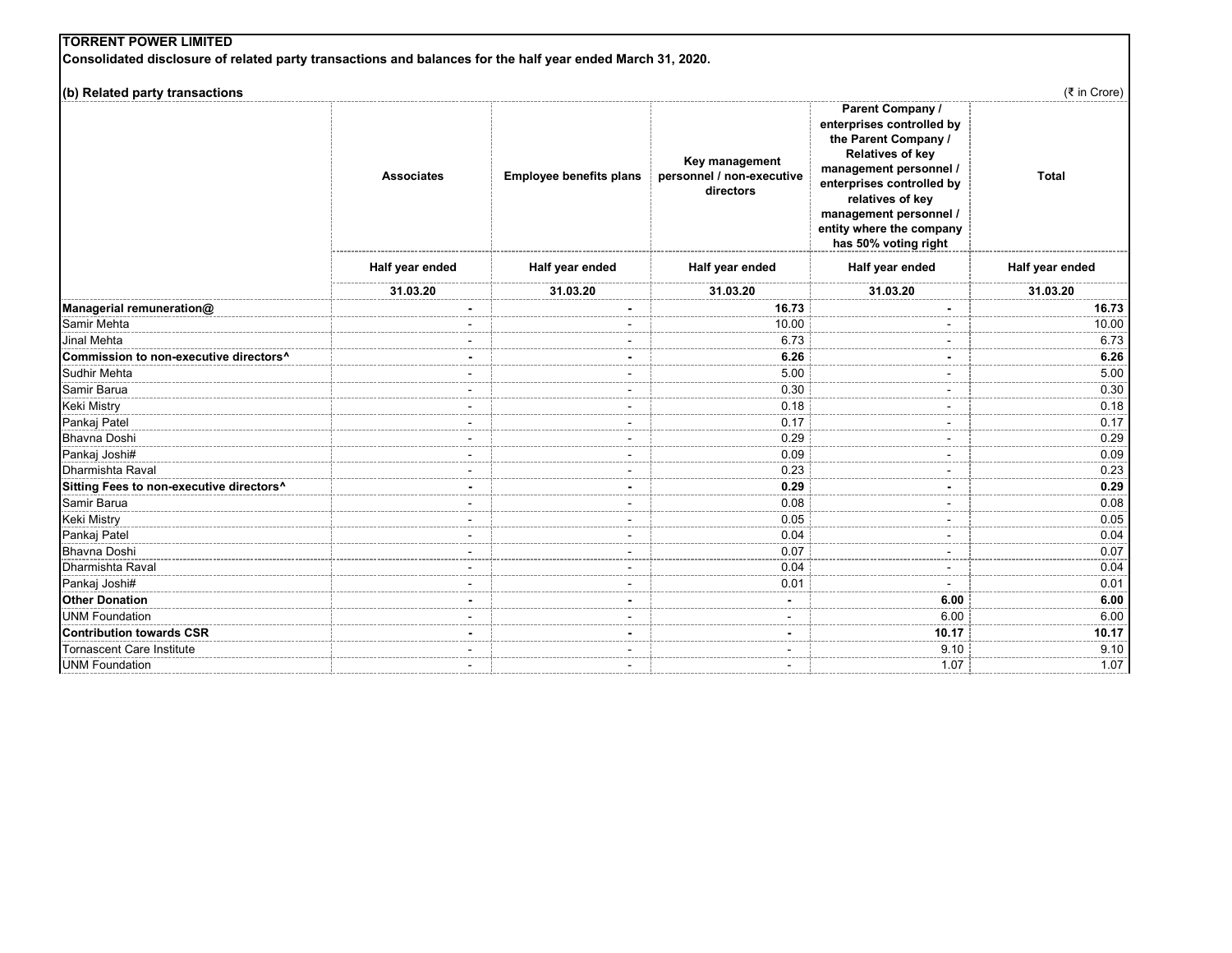| (b) Related party transactions                                                                                                            |                   |                                |                                                          |                                                                                                                                                                                                                                                    | (₹ in Crore)    |
|-------------------------------------------------------------------------------------------------------------------------------------------|-------------------|--------------------------------|----------------------------------------------------------|----------------------------------------------------------------------------------------------------------------------------------------------------------------------------------------------------------------------------------------------------|-----------------|
|                                                                                                                                           | <b>Associates</b> | <b>Employee benefits plans</b> | Key management<br>personnel / non-executive<br>directors | Parent Company /<br>enterprises controlled by<br>the Parent Company /<br>Relatives of key<br>management personnel /<br>enterprises controlled by<br>relatives of key<br>management personnel /<br>entity where the company<br>has 50% voting right | <b>Total</b>    |
|                                                                                                                                           | Half year ended   | Half year ended                | Half year ended                                          | Half year ended                                                                                                                                                                                                                                    | Half year ended |
|                                                                                                                                           | 31.03.20          | 31.03.20                       | 31.03.20                                                 | 31.03.20                                                                                                                                                                                                                                           | 31.03.20        |
| Contribution to employee benefit plans (net)                                                                                              |                   | 1.40                           |                                                          |                                                                                                                                                                                                                                                    | 1.40            |
| TPL (Ahmedabad) Superannuation Fund                                                                                                       |                   | 0.19                           |                                                          |                                                                                                                                                                                                                                                    | 0.19            |
| TPL (Surat) Superannuation Fund                                                                                                           |                   | 1.19                           |                                                          |                                                                                                                                                                                                                                                    | 1.19            |
| <b>TPG Superannuation Fund</b>                                                                                                            |                   | 0.02                           |                                                          |                                                                                                                                                                                                                                                    | 0.02            |
| <b>Loan Given</b>                                                                                                                         | 128.75            |                                |                                                          |                                                                                                                                                                                                                                                    | 128.75          |
| Wind Two Renergy Private Ltd.                                                                                                             | 128.75            |                                |                                                          |                                                                                                                                                                                                                                                    | 128.75          |
| Loans received back                                                                                                                       | 0.80              |                                |                                                          |                                                                                                                                                                                                                                                    | 0.80            |
| Wind Two Renergy Private Ltd.                                                                                                             | 0.80              |                                |                                                          |                                                                                                                                                                                                                                                    | 0.80            |
| <b>Excluding Goods and Service Tax.</b>                                                                                                   |                   |                                |                                                          |                                                                                                                                                                                                                                                    |                 |
| @ Excluding provision for gratuity and leave encashment, insurance premium for group personal accident and group mediclaim.               |                   |                                |                                                          |                                                                                                                                                                                                                                                    |                 |
| # Sitting fees and Commission of Shri Pankaj Joshi (nominee of the Government of Gujarat) is paid / payable to the Government of Gujarat. |                   |                                |                                                          |                                                                                                                                                                                                                                                    |                 |
|                                                                                                                                           |                   |                                |                                                          |                                                                                                                                                                                                                                                    |                 |
| (c) Key management personnel compensation                                                                                                 |                   |                                |                                                          |                                                                                                                                                                                                                                                    |                 |
|                                                                                                                                           | (₹ in Crore)      |                                |                                                          |                                                                                                                                                                                                                                                    |                 |
|                                                                                                                                           | Half year ended   |                                |                                                          |                                                                                                                                                                                                                                                    |                 |
|                                                                                                                                           | March 31, 2020    |                                |                                                          |                                                                                                                                                                                                                                                    |                 |

 **16.73**